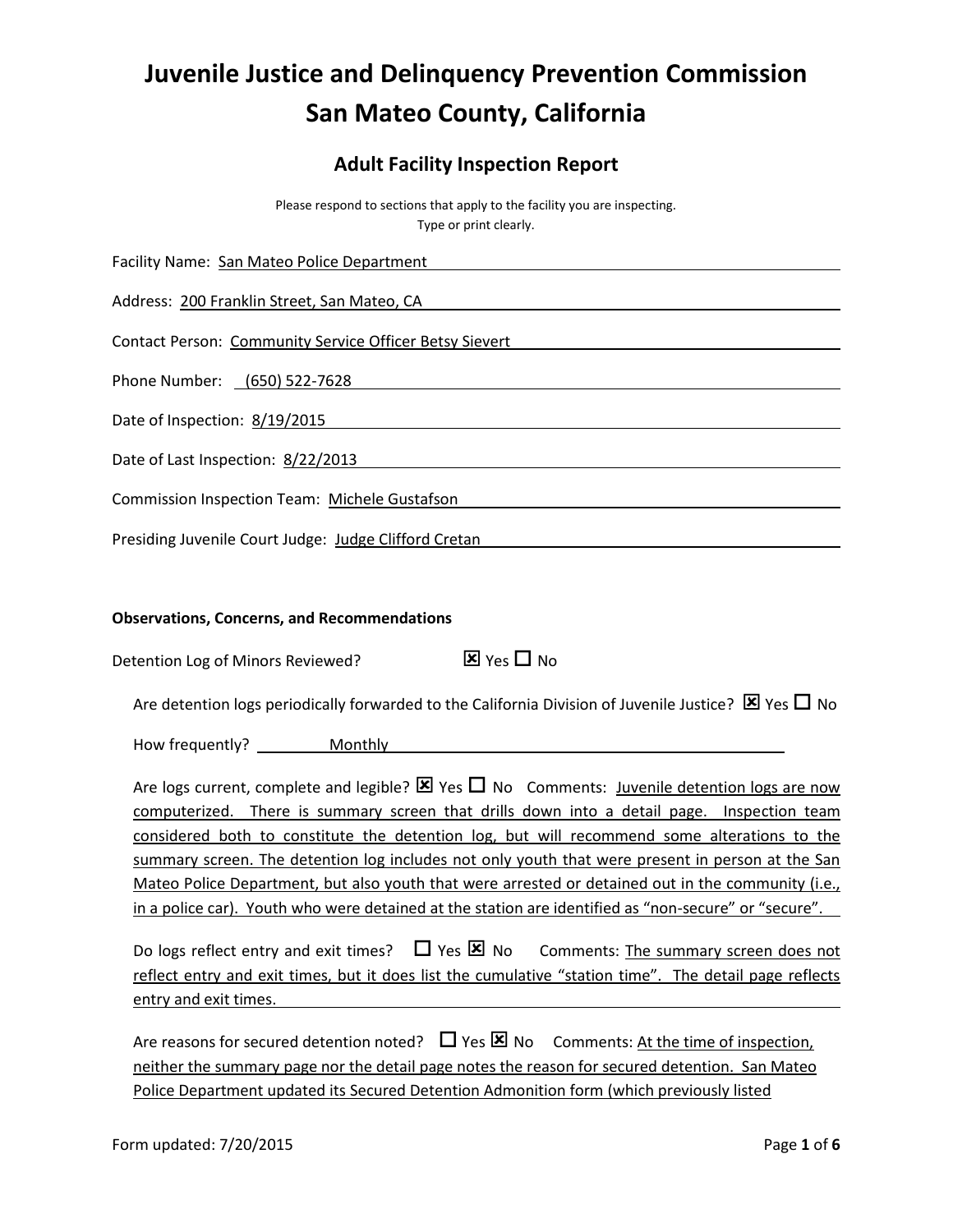# **San Mateo County Juvenile Justice and Delinquency Prevention Commission Adult Facility Inspection Report**

| generically that the youth is being securely detained because s/he has been determined to be a<br>danger to self or others) at the Commission's recommendation that the reason for secure detention<br>be specifically noted on the admonition form itself. They are working on updating the electronic<br>record, as well. The Commission appreciates the responsiveness.                                                        |                                                                  |
|-----------------------------------------------------------------------------------------------------------------------------------------------------------------------------------------------------------------------------------------------------------------------------------------------------------------------------------------------------------------------------------------------------------------------------------|------------------------------------------------------------------|
| Is the offense noted? $\boxtimes$ Yes $\square$ No Comments: The offense is noted on the detail page, but it is<br>not noted on the summary page.                                                                                                                                                                                                                                                                                 |                                                                  |
| Fire Inspection Report Reviewed?                                                                                                                                                                                                                                                                                                                                                                                                  | $\overline{\mathbf{X}}$ Yes $\Box$ No Date: $\frac{8}{15}{2015}$ |
| Any recommendations/concerns from last inspection? Have these been implemented?:                                                                                                                                                                                                                                                                                                                                                  |                                                                  |
| There were no recommendations or concerns on the fire inspection report.                                                                                                                                                                                                                                                                                                                                                          |                                                                  |
| Health Department Report Reviewed?                                                                                                                                                                                                                                                                                                                                                                                                |                                                                  |
| Any recommendations/concerns from last inspection? Have these been implemented?:                                                                                                                                                                                                                                                                                                                                                  |                                                                  |
| There were no recommendations or concerns on the health inspection report specifically relevant to<br>detention of minors.                                                                                                                                                                                                                                                                                                        |                                                                  |
| <b>General Information</b>                                                                                                                                                                                                                                                                                                                                                                                                        |                                                                  |
| Number of minors held in detention during inspective review period (January 2014-December 2014):                                                                                                                                                                                                                                                                                                                                  |                                                                  |
| Secured 3 Non-Secured 29                                                                                                                                                                                                                                                                                                                                                                                                          |                                                                  |
| Are minors given an orientation prior to being detained? (Section 1540): $\boxtimes$ Yes $\Box$ No                                                                                                                                                                                                                                                                                                                                |                                                                  |
| Comments: When a minor is brought to the San Mateo Police Department, his or her parent is called,<br>and they are told what to expect and that they cannot be held for more than 6 hours.                                                                                                                                                                                                                                        |                                                                  |
| How are minors in custody supervised?                                                                                                                                                                                                                                                                                                                                                                                             |                                                                  |
| In a Locked Cell (Section 1547)? There is a microphone in each locked cell, so there is constant<br>auditory observation. Furthermore, there is a volume-activated alarm - if someone shouts loudly,<br>an alarm will sound. This is present in each cell as well as in the central observation area. All<br>persons in the locked cell are personally observed every thirty minutes, but most minors are<br>constantly observed. |                                                                  |
| In Secure Custody outside of a cell (Section 1548)? There is another room upstairs that can be used<br>for detention of minors. The youth can be left alone inside of the room and the door can be locked,<br>but generally is not. If the youth is left alone, there is both video and constant observation and it is                                                                                                            |                                                                  |

constant.

In Non-Secure Custody (Section 1550)? The minor remains with the officer under constant supervision in either the juvenile interview room or in the lobby.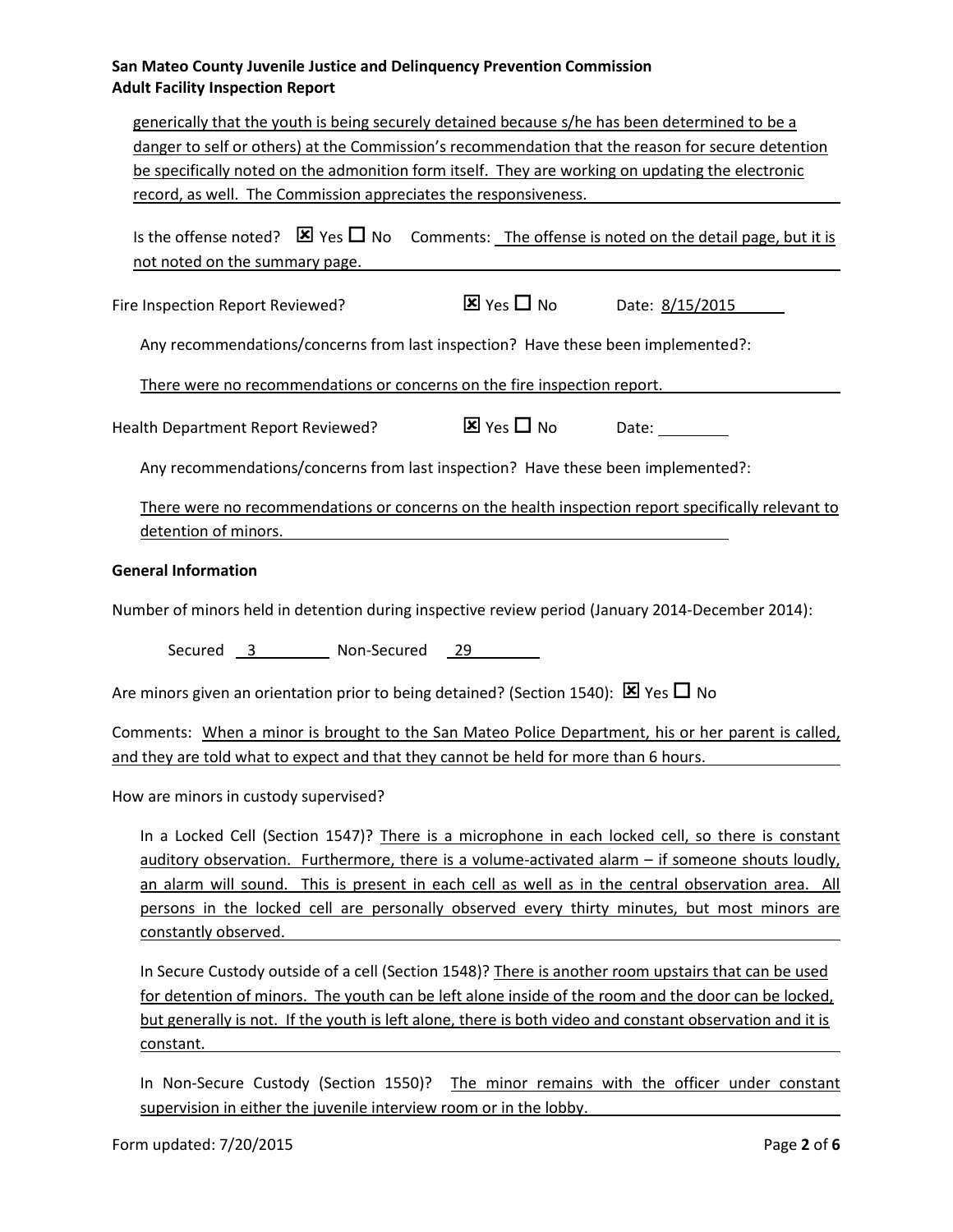## **San Mateo County Juvenile Justice and Delinquency Prevention Commission Adult Facility Inspection Report**

How often are minors in custody observed? (Section 1548):

In a Locked Cell? Every 30 minutes officially, but the reality is that they are usually accompanied

In Secure Custody outside of a cell? Officer will check in person at least every 30 minutes

In Non-Secure Custody? Every 30 minutes, but in practical terms, they are accompanied

How are minors in custody observed (video, audio device, personal observation, Section 1547)?: For secured custody, see above. In the juvenile interview room, there is an officer directly outside the room observing the minor through the window. There is a microphone in the room and the observing officer wears headphones to monitor the youth. There is a separate room upstairs where a minor can be held. There are no windows, but there is a video camera and a microphone. Officer is generally present, and the audio and video observation is constant.

Is the observation logged?:  $\boxtimes$  Yes  $\Box$  No Comments: When the youth is held in a locked cell, there is a "Temporary Holding Facility Intake Health Screening Form" completed. On this form, the officer logs the 30-minute checks.

Is there constant auditory access to staff at all times?:  $\boxtimes$  Yes  $\Box$  No Comments:

Is there any contact with adult inmates?:  $\Box$  Yes  $\boxtimes$  No Comments:

Are males and females kept in the same room/area?  $\Box$  Yes  $\boxtimes$  No Comments:

Are drinks (water) and snacks available, if requested?:  $\boxtimes$  Yes  $\Box$  No Comments:

Is there access to toilets and washing facilities: Yes No Comments:

Are there provisions available for clothing, blankets, etc.?:  $\boxtimes$  Yes  $\Box$  No Comments: There are disposable blankets available for any inmate. If clothing is needed, there was inmate clothing available, but CSO Sievert said that if clothing was needed, someone would go to purchase something from Ross down the street.

List the names, dates, intake and release times, and circumstances for all minors held for longer than six hours. (Attach any additional documents if necessary. **Names will be redacted prior to publication**.):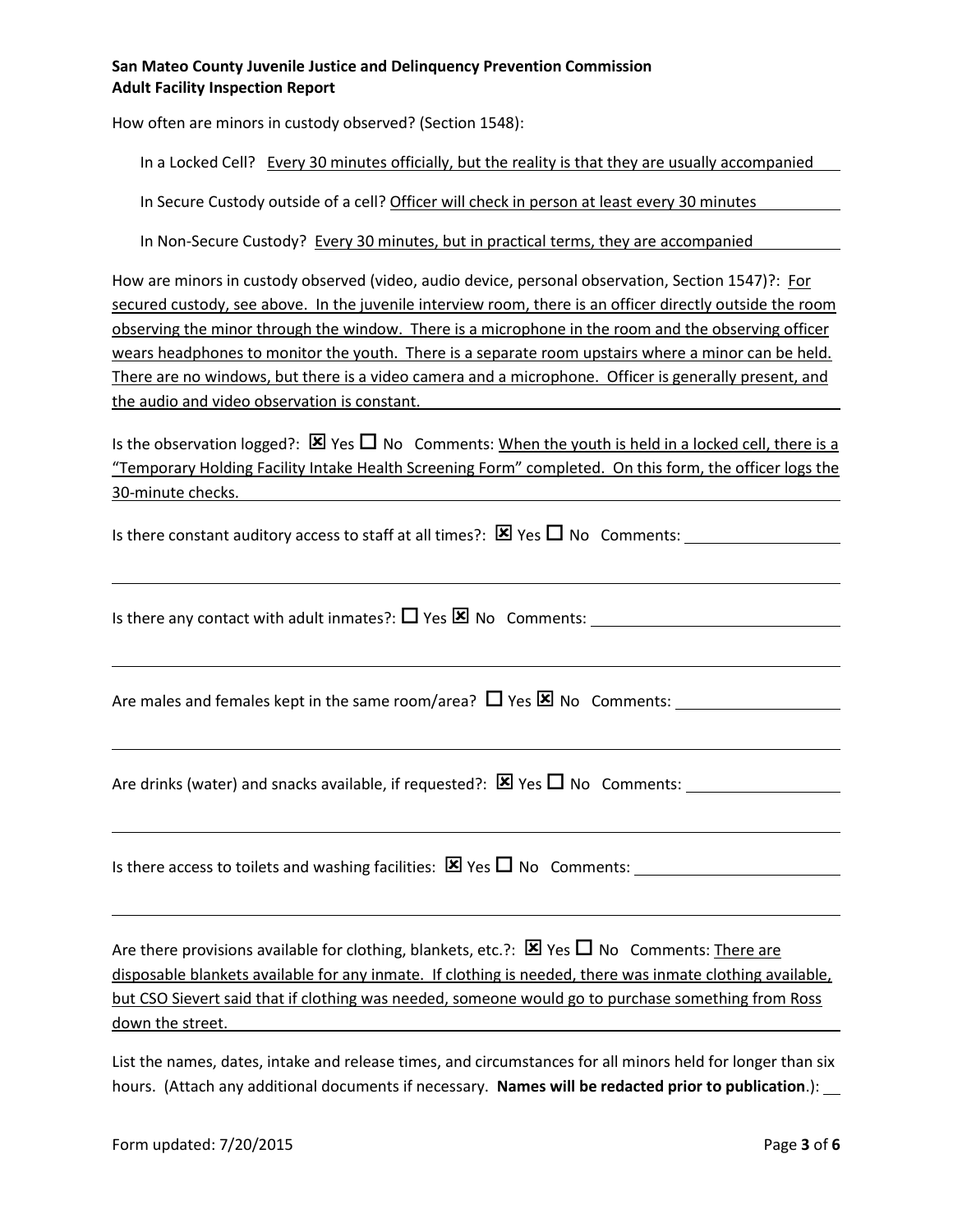## **San Mateo County Juvenile Justice and Delinquency Prevention Commission Adult Facility Inspection Report**

None held longer than 6 hours. Logs do reflect some held longer than 6 hours, but these are incorrectly entered. The recording officer used military time for the entry time, then non-military time for the exit which led the system to calculate time held incorrectly. This has been corrected, so no one can enter time in non-military time.

#### **Secured Detention**

Was the secured detention area observed?  $\boxtimes$  Yes  $\Box$  No

Is the secured detention area a locked room?  $\boxtimes$  Yes  $\Box$  No

Is a cuffing rail used for secured detention?  $\Box$  Yes  $\boxtimes$  No

Comments: The San Mateo Police Department has a separate area with three locked cells. A cuffing rail is present, but is never used.

Are minors in secured detention informed of the following?:

The purpose/reason for being placed in secured detention:  $\boxtimes$  Yes  $\Box$  No

The length of time the secure detention is expected to last:  $\boxtimes$  Yes  $\Box$  No

Informed of the six-hour limit of being held in secured detention:  $\boxtimes$  Yes  $\Box$  No

For what purpose/reasons would a minor would be placed in secured detention?: Danger to self or others; offense involved assault on a police officer; minor is a flight risk; youth has refused to give correct identity and unaware that the individual is a minor.

How often is secured detention reviewed and by whom? Every 30 minutes. Approved by supervising officer.

Have any minors been held in secured detention for more than six hours?:  $\Box$  Yes  $\boxtimes$  No

What is the proximity of the secured detention area to adult inmates? The locked cell area has 3 locked cells, but minor would never been in the same cell or in the center area as the same time as an adult. The juvenile interview area is separate from adults in a closed (but not locked) room.

Describe the procedure for intoxicated or substance abusing minors: San Mateo Police Department does not bring intoxicated juveniles or adults to the facility. For juveniles, they are either released to parents, taken to the hospital or Juvenile Hall at Hillcrest. The Police Department does not have a facility to handle intoxicated or under the influence individuals.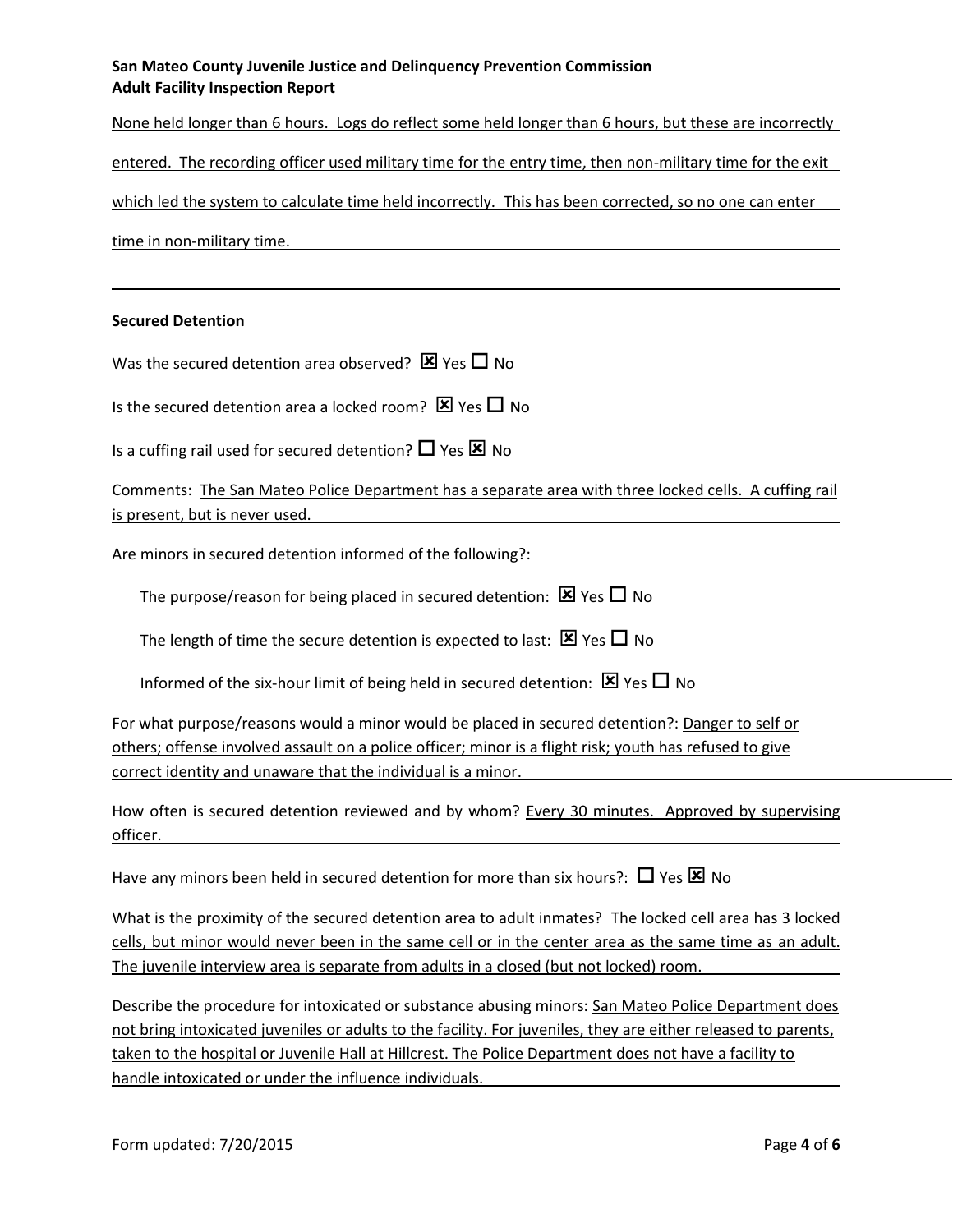| San Mateo County Juvenile Justice and Delinquency Prevention Commission |
|-------------------------------------------------------------------------|
| <b>Adult Facility Inspection Report</b>                                 |

| How frequently are intoxicated/impaired minors observed? N/A                                                                    |
|---------------------------------------------------------------------------------------------------------------------------------|
| Is this observation documented in the logs? $\Box$ Yes $\Box$ No N/A                                                            |
| If cuffing rail is used: PRESENT, BUT NOT USED                                                                                  |
| Was cuffing rail observed and procedure explained? $\boxtimes$ Yes $\Box$ No                                                    |
| How are youth secured? The cuffing rail is present in the holding cell area, but it is not used for either<br>minors or adults. |
| Who approves the use of a cuffing rail? (e.g. Watch Commander): N/A                                                             |
| How is the minor supervised? How frequently?: N/A                                                                               |
| What time limit is used when using cuffing rails? (30 min. limit): N/A                                                          |

Does the detention log note the use of cuffing rails?:  $\Box$  Yes  $\Box$  No N/A

#### **Comments**

General comments or concerns that should be noted that haven't already been addressed?: Many thanks to CSO Sievert for her assistance. She was very well-prepared, in particular, she remembered the inspection from last year and was prepared with similar documents to those requested and reviewed last year by inspector Al Serrato. With the online system, it would be helpful to have both the upper level summary page, a sample of the detail pages for a couple of "non-secure" detainees, as well as a couple from the youth that weren't at the facility at all (no entry in the "Detention" column, and a print out of the detail page for any youth that were in secure detention, along with the admonition form, and the "Temporary Holding Facility Intake Health Screening Form" for those youth in secured detention.

The issue reported in 2013 with inadvertently holding youth in a room with an automatically locking door has been resolved. The lock has been removed from the door and it is no longer capable of locking.

The new computerized logs are very legible and reasonably complete and resolve the white-out issue noted in the 2013 inspection report. They discovered that it is important for all time to be entered either consistently in 24-hour (military) time or not, because failure to do so resulted in the system reporting that a minor had been in detention for longer than actually held, e.g., for 27 hours rather than the correct duration. This has been corrected by ensuring that time can only be entered in the same format (24-hour time). Currently, the summary page shows only "station time", which is the calculated duration – the Commission recommends adding entry and exit time to the summary page.

CSO Sievert noted that they continue to educate officers on what is "secured" vs. "non-secured" custody. In order to help ensure that officers do not assume that a minor in handcuffs is in "secured" custody, they have implemented a prompt when the officer enters "secured" into the juvenile log asking "are you sure?" so that the officer will inquire if there are any doubts. This is a great practice.